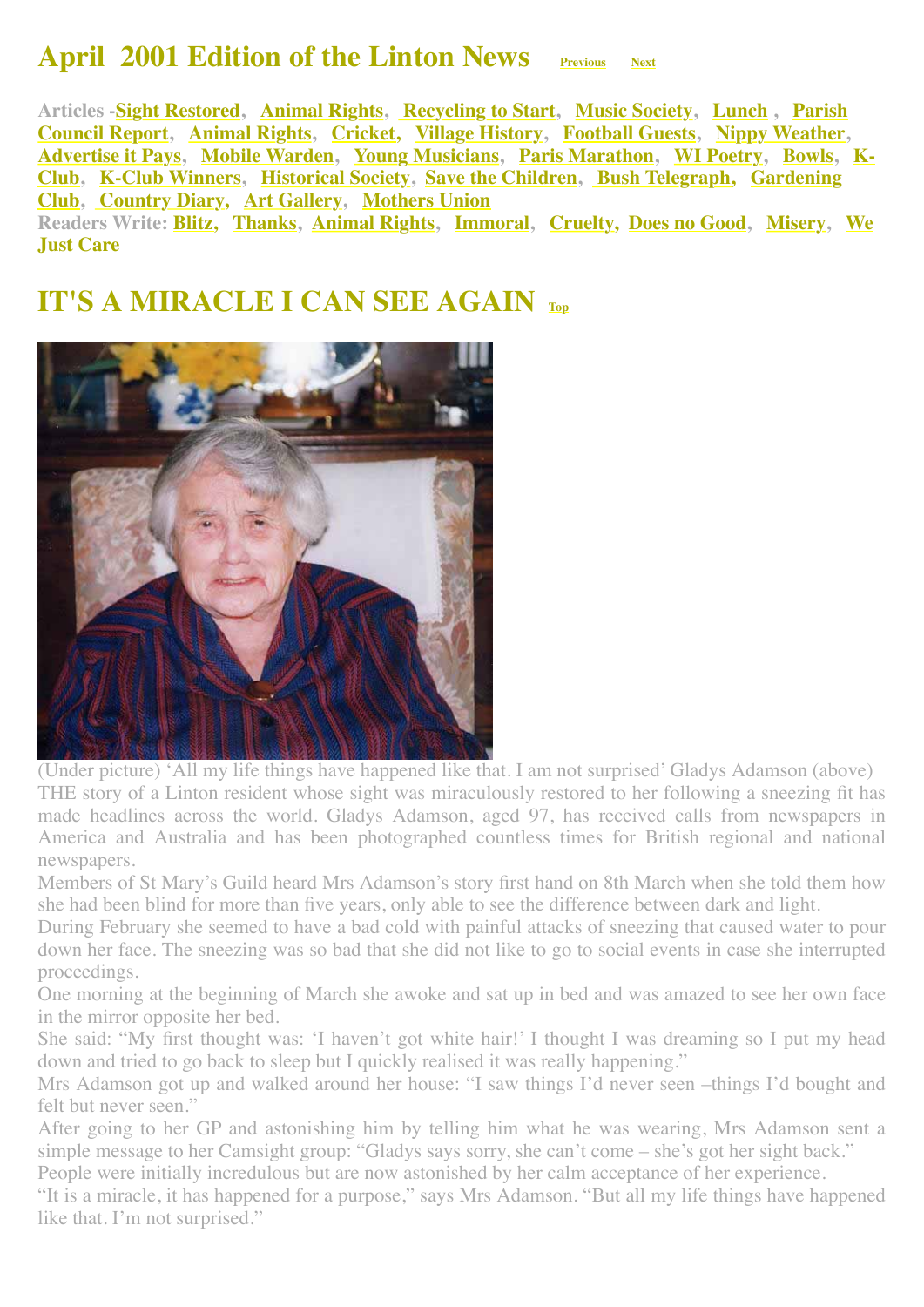As villagers continue to help Mrs Adamson across the road she is having a lot of fun smiling her thanks and adding comments like: "You're not quite as handsome as I thought you were."

When she realised she really could see she was absolutely delighted, most astonished by colour and especially seeing the colours in the crochet work she had been doing by touch.

Mrs Adamson said that all the attention has been "so exciting, I haven't had time to feel tired".

However, she still has one big moment to come. "I have held my twin great-grandchildren and I could tell which was which by the shape of their heads. So I have felt them but now I am going to be able to see them."

Kate France and LNT

## <span id="page-1-0"></span>**ANIMAL PASSIONS**

LAST month's Sue Hughes article, in which she condemned violence at Huntingdon Life Sciences but explained why she would rather go to jail than stop protesting against animal experiments, has drawn strong responses both for and against.

An employee of HLS wanted to write a response but said police had advised against any exposure – a very reasonable fear of attracting the attention of the violent criminals that Mrs Hughes had condemned – despite my absolute guarantee to protect his or her identity.

A letter published on page 2 claims the Linton News Team endorsed Mrs Hughes' views. This is not so: the article gave a respected member of our community the chance to rebut allegations of terrorism. Help with writing for publication is a service we offer occasionally. And everyone gets equal access to the paper. Sally Simmons (Editor)

### <span id="page-1-1"></span>**Home recycling to begin in Linton**

A COUNCIL recycling scheme for your refuse is to begin in this area during June or July after a successful trial in other parts of the county.

Every household will receive a green plastic kerbside recycling box (made from 100% recycled plastic) for storing materials between fortnightly collections from the same place – but not necessarily on the same day – as your black refuse sacks.

An information sheet about collection days and what materials can be recycled will be circulated on a regular basis. The first of these leaflets will be delivered with the box.

Materials to be collected will include: newspapers, magazines, junk mail, telephone directories, textiles, steel food tins, steel drinks cans, aluminium drinks cans and glass bottles/jars.

The Parish Council will be paid £5.71 for every tonne collected – giving it more money for community groups.

The scheme aims at recycling 33% of household waste (in line with national targets set by the Government) – saving valuable resources and protecting the environment.

If people were also to home compost they could be recycling up to 60% of their household waste. There are still some free compost bins available – the offer is limited to one per household. Contact the contractor, Original Organics at: %01884 841515; email: [sales@originalorganics.co.uk](mailto:sales@originalorganics.co.uk).

Plastics are not being collected in the county, mainly because no company locally is able to sort or reprocess them. The nearest companies are in Peterborough and Milton Keynes, too far away for economical transport. Don Hames

## <span id="page-1-2"></span>**HURRY ... LUNCH IS WAITING**  $_{\text{Top}}$  $_{\text{Top}}$  $_{\text{Top}}$

CHRISTIAN Aid lunches, being held until 11th April to help the hungry world, have raised about £550 and the total may reach  $\pounds1,000 -$  with your help.

Please come along any time between 12 noon and 2pm on Wednesdays to the addresses shown on the board at the back of St Mary's Church (or telephone me). It's great fun, a chance to meet new people and enjoy a frugal meal in return for a donation (£2 or more) towards Christian Aid. Alan Clarkson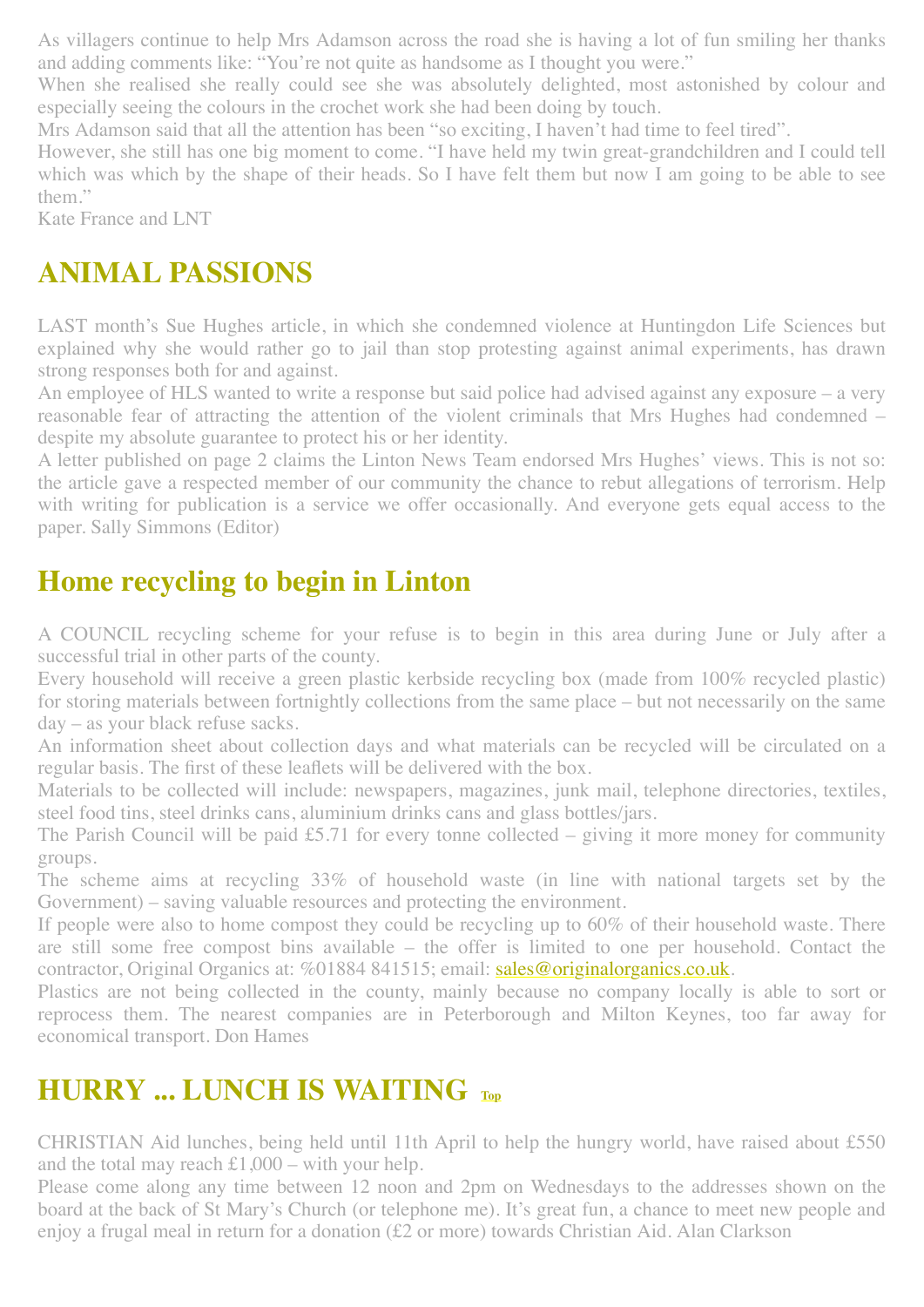## <span id="page-2-0"></span>**SOLO DELIGHTS ECHO ANTIQUES ROADSHOW [Top](#page-0-1)**

AFTER the recent highly successful visit by Justin & Nicki Woodward, which was thoroughly enjoyed by everyone, the Music Society has another treat in store.

Crispian Steele-Perkins is a very popular friend of the society. He is known all over the world as possibly the finest baroque trumpet player, although English audiences may know him best as the player of the signature tune of the "Antiques Roadshow".

Anne Page also has an international reputation, but on this occasion each of our soloists has extra delights to offer.

They will be appearing on Saturday 21st April at Linton Parish Church.

In the afternoon Crispian Steele-Perkins will hold a Masterclass for young trumpet players, when all abilities are welcome.

Meanwhile pianists of any age and ability will have the chance to try out an organ and see how the instrument works. Try the pedals, for instance, and then watch Anne Page demonstrate. You will be astonished.

For information about the afternoon, please telephone and Jenny Purves will supply booking forms and all details. Places will be limited at both sessions so do book as soon as you can.

The evening concert will begin at 8pm when Crispian Steele-Perkins includes works by Haydn, Mozart, John Stanley and Purcell, accompanied by Anne who will also play JS Bach's Fantasia in G major on the organ.

As usual members and non-members alike are welcome and tickets are available at the door.

You may like to note that our artists will also be playing together in the Cambridge Summer Music Festival, the annual event which is organised by our chairman Juliet Abrahamson.

Margaret Hearn

### <span id="page-2-1"></span>**The PARISH COUNCIL [Top](#page-0-1)**

**Reported by GRAHAM POTTER Parish Council's March meetings**

SPECIFICATIONS for the enhancement plans for the ford in Horn Lane have been received and work has started on phase one. An extension to the hedge on the A1307 has been planted and £100 for more trees has been agreed. On the question of the foot and mouth outbreak and the use of footpaths, it was reported that any necessary local action would have to be implemented immediately and time scale would not allow discussion.

The Council held a meeting with the Co-operative area manager with a view to alleviating congestion around the store during busy periods abound the school day. This will be discussed by the traffic working party before being debated at full council. The council agreed to pay for erecting a notice board at the church, a grit bin at the Grip, dog bins at Market Lane, Coles Lane, Horseheath Road where they join the High Street, and a waste bin at Coles Lane/ Back Road. More will be programmed for in future budgets.

Members of the public were interested in the council's comments on the proposed building of six flats opposite Rivey Close. The Parish Council has forwarded its concerns but no information has been received from South Cambs. yet. The police reported 13 crimes in the village.

The County Councillor reported that speed limit signs, Health Centre car park markings, a safe crossing at the Co-op, and funding would be discussed and referred to the traffic working party. The Cambridgeshire's draft bus strategy was discussed.

A letter from the Village College about possible sponsorship for a visiting pupil from Boepathutse School in South Africa has been received. The College will make a short presentation to the Council which if possible will take place at the Annual Parish Meeting in May.

### <span id="page-2-2"></span>**ANYONE FOR CRICKET? [Top](#page-0-1)**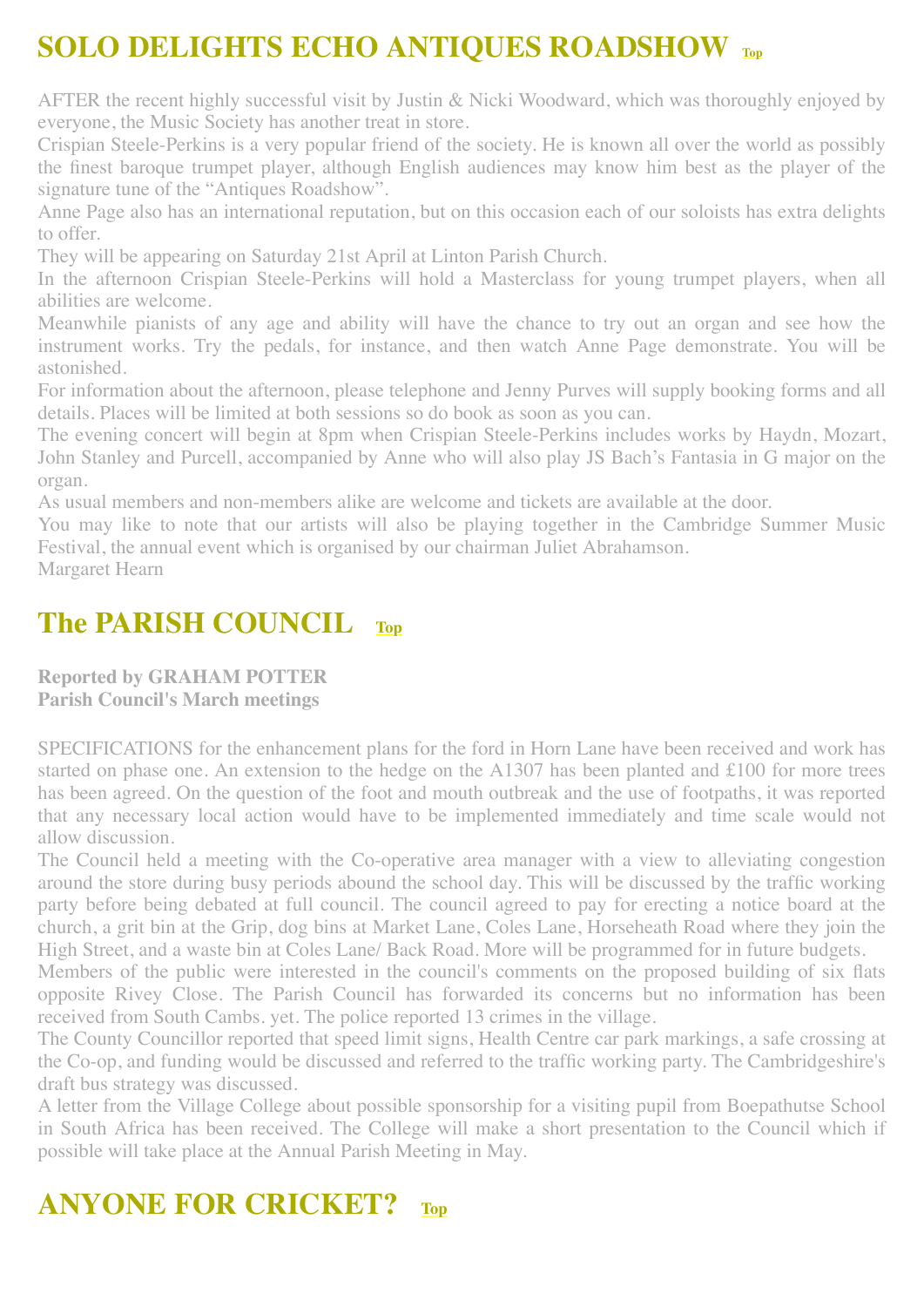LINTON Village Cricket Club will be running a first and second 11 on Saturdays and an under-15 eleven during the 2001 season. The first 11 will be competing in the Cambs. Cricket Association senior league, division 2, and the second 11 in the junior league, division 3 south B.

The under-15 team will play mostly on Monday evenings. If any youngster is interested in playing, contact Olley, You must be under 15 on 1st September 2000.

The club is always looking for new players so if you are interested and need further information, please contact either Paul Gleeson (1st 11 captain) 832033, Hans Pickard (2nd 11 captain) John Richardson, club secretary.

The last two indoor nets will be at the Hills Road sports and tennis centre, Purbeck Road, from 8pm to 10pm on Friday 20th and 27th April.

### <span id="page-3-0"></span>**WE MUST CONTINUE USING ANIMALS [Top](#page-0-1)**

#### Dear Editor

I was surprised and very disappointed by the article in last month's Linton News, in which the Linton News Team appeared to endorse unquestioningly Sue Hughes' views on animal experimentation and the activities of the protestors against Huntingdon Life Sciences.

Mrs Hughes is perfectly entitled to her views, but I don't think the Linton News, which is delivered unrequested through every letter box in the village by willing volunteers, should act essentially as a mouthpiece for the animal rights protestors on this sensitive and important issue by ignoring the other side of the debate.

I spent a good part of my working life as a research scientist trying to develop new vaccines against important diseases of both humans and animals, and have seen some of these vaccines taken forward into human clinical trials. I can say with absolute certainty that these trials could not have happened without testing in animals to ensure as far as possible that the vaccines were safe enough to justify being used in people. These tests are governed by strict regulations to minimise suffering. This is not only a legal necessity, but it is also plainly sensible.

I wouldn't dream of allowing my children to take part in a trial of a new vaccine or treatment that hadn't been extensively tested for safety beforehand, and I imagine that the vast majority of parents would feel the same. Ironically, in her article Mrs Hughes actually highlighted an unfortunate situation where her niece reacted adversely to a drug treatment. How much more often would this occur without proper safety testing of new drugs?

The stark fact is that without animal experimentation we would have no new medicines because there are currently no adequate alternatives for ensuring safety. Some extremists might argue that we should therefore stop looking for new treatments for diseases. This is at least a consistent position, but in my opinion it is crazy. My eldest son would certainly have died before his fourteenth birthday without modern medicine, and I am sure that many News readers (and animal rights protestors) have had similar experiences. There are great opportunities for improving medical treatments for life-threatening disease in the future and we shouldn't turn our back on them.

Animal rights protestors in this area have resorted to burning cars, threatening families and even attacking an individual with baseball bats in recent months to get their point across. The Linton News owes its readers the chance to hear the other side of the story.

Editor's note: The Linton News is published to give local people a chance to have their say Mr Inglis no less than Mrs Hughes. And vice versa.

#### <span id="page-3-1"></span>**DID YOU LOOK AFTER ME DURING THE BLITZ? [Top](#page-0-1)**

Dear Editor

On Friday 9th March, I made a visit to your interesting village of Linton, which to me had hardly changed its centre over the last 60 years.

I was trying to retrace my steps since those last 60 years because my sister and I were two of your little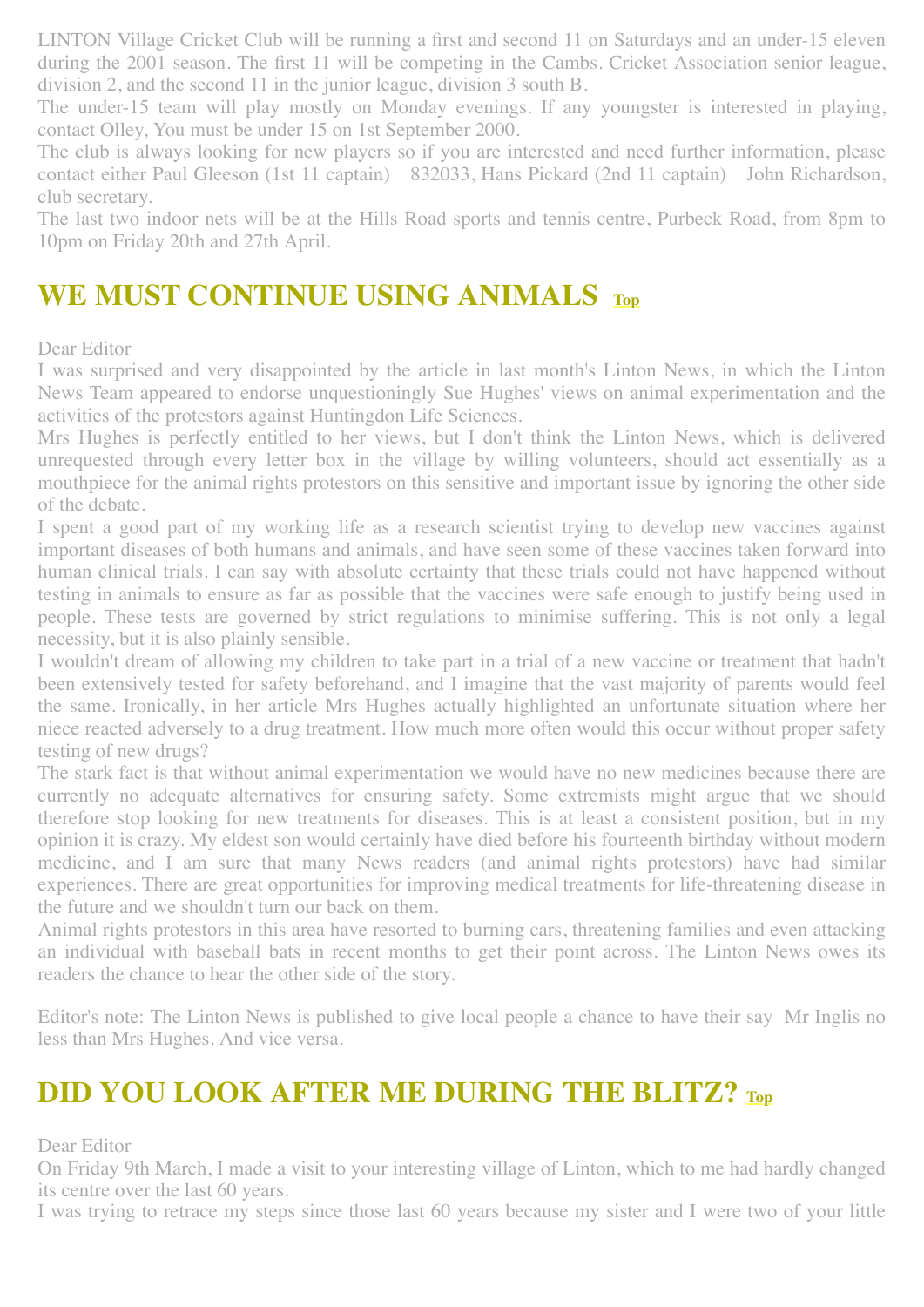evacuees from London during the early part of the 1940s, aged nine and seven.

Returning this week brought back many memories. I was trying to trace the lady who was kind enough to take us in to her home, to see her and to say thank you with a bunch of flowers. I managed to speak to a nice young lady at a Little Chef (about three miles from Linton) who thought she knew of her and she was certain that her mother would do, but she thought the lady was now in a Nursing Home, Symonds House, Symonds Lane, Linton.

I went along to meet the nursing home administrator, who was very helpful, but after a lot of explanation to her and other ladies, we could not trace her. All that I can tell you about the lady is that her name was Mrs Toffs of 4 Horn Lane, Linton.

On further inquiries I was told that her husband had died, she had married again and eventually had several children (four?) and was living somewhere else in the village.

I am 70 now, and I suppose that she could be in her nineties. I hope she is alive and well. Can anyone of your villagers help?

Tom (Bill) Casey c/o the Editor

#### <span id="page-4-0"></span>THANKS **[Top](#page-0-1)**

Dear Editor

Susan Coppen and family would like to thank friends and neighbours of the late William Coppen for their kindness and support, also for the cards and donations sent. A cheque has now been sent to the Imperial Cancer Research Fund.

Dear Editor

I would like to express my grateful thanks to all those responsible for making my recent birthday celebration such a success. Special thanks must go to Mrs Jacquie Wilson, our Warden and Mrs Sheila Patterson, the deputy warden and all their helpers who worked very hard on the day. I think that every one present enjoyed themselves ñ I hope that they did as I did! It was very good to see such a friendly gathering and one that I will always remember.

Alice Bean

Flaxfields

#### Dear Editor

A red nose tea party was held at the Community Room at Flaxfields on Friday 16th March and raised £30 for Comic Relief, thanks to the residents and friends. Many thanks also to all. May I also express my thanks to Wendy Boardman and her little band of helpers for their sterling efforts at the jumble sale held at the Social Centre on Saturday 10th March. A remarkable sum of £266.16 was raised for our residents. Warden, Flaxfields

#### <span id="page-4-1"></span>**WHAT WE DO TO OTHER SPECIES IS IMMORAL [Top](#page-0-1)**

Dear Editor

What a breath of fresh air to read your article in the last edition of the Linton News regarding the animal rights protestor Sue Hughes.

Like me, do you switch off the television or refuse a leaflet in the street showing the horrors of the vivisection laboratory, the factory farm or the hunting field because you don't want to be haunted by the images?

When you were a child did your parents fail to tell you where meat came from? When you go to the doctors does he/she tell you how many beagles or other animals were poisoned to put yet another drug on the market? Are you taken in by the bloodsports enthusiasts who want us to believe that foxes are vermin, but keep very quiet about the foxes they breed and feed to hunt? We are indoctrinated at an early age to believe that animals were put on this earth for our benefit, but hopefully more people like Sue are questioning this and realising that what we are doing to other species is wrong and immoral.

I would like to congratulate the Linton News for publishing this article which I am sure speaks for many of us in the village who deplore the way we treat animals.

When I have more time I intend to join the band of these committed protesters.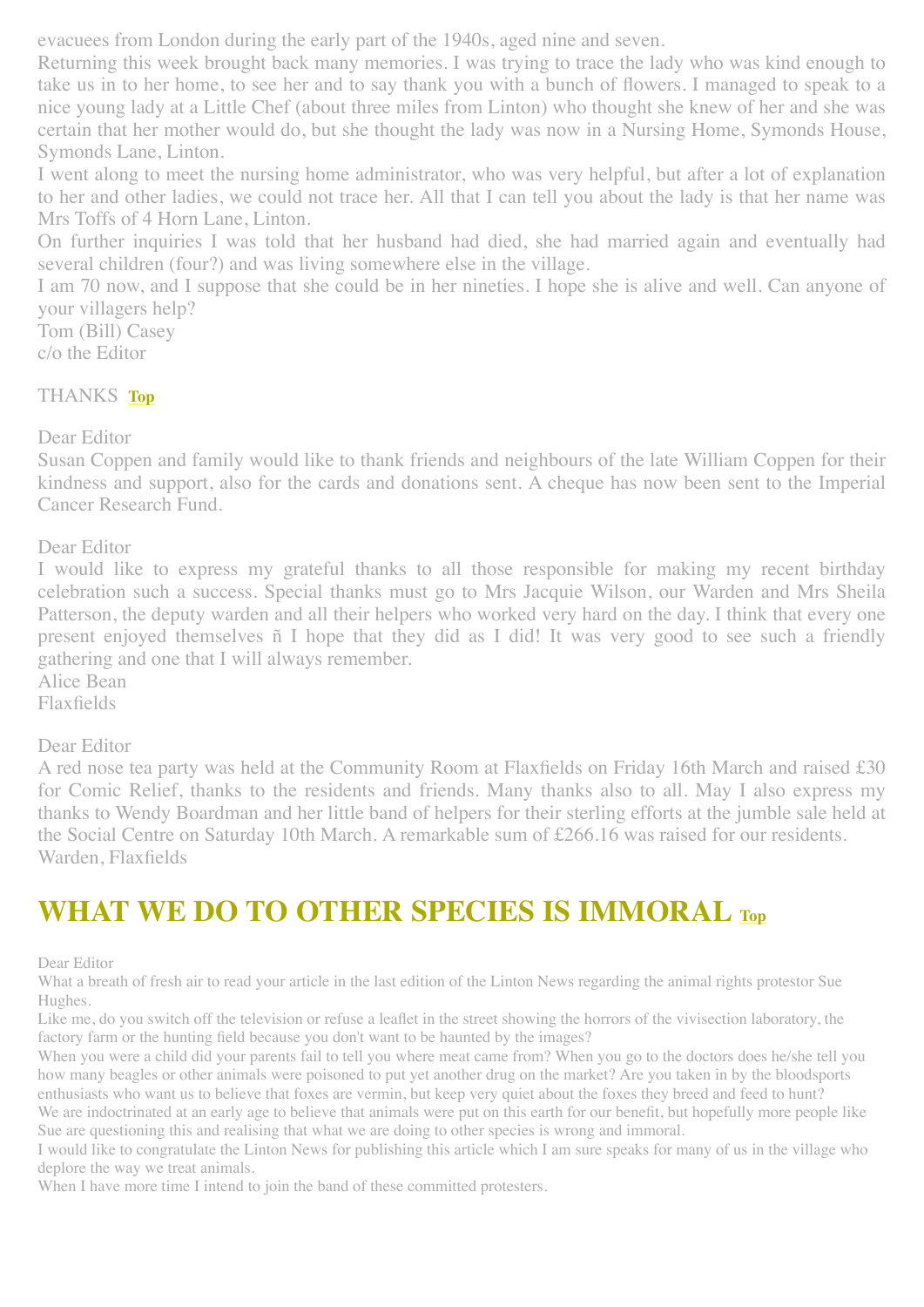## <span id="page-5-0"></span>**PEACEFUL PROTEST AT SADNESS OF CRUELTY [Top](#page-0-1)**

#### Dear Editor

I am grateful for the opportunity to give thanks to Sue Hughes for voicing the sadness and stress felt by many people regarding the cruelty and violence meted out to our animals. I thank Sue for her peaceful campaigning against Huntingdon Life Sciences.

Drugs testing on animals is not sound. The list of disastrously tested drugs is endless and available. For example, the successful use of digitalis for humans was delayed for a decade because it did dreadful things to dogs. Opren, an anti-arthritis drug, was safely tested on animals but caused many deaths and even more side- effects in humans before it was withdrawn in Britain. Indeed, we humans can, and often do, react differently to the same drug.

However, testing on animals provides legal defence for drug manufacturers should things go wrong.

I hope there will be many more letters supporting Sue.

## <span id="page-5-1"></span>**ANIMAL PROTESTS DO NO GOOD [Top](#page-0-1)**

#### Dear Editor

Sue Hughes is to be admired for her dedication ('They call us terrorists'), but if she and her friends could use their common sense and take the trouble to get at the facts they would see that they are not doing any good. If they succeeded in closing down HLS the work would move to somewhere where the regulations governing the use of animals for research are much less stringent.

If we are not to be decimated by cancers, malaria, plague, etc. or overrun by fleas, rats, etc. remedies must be found and tested on living creatures

As to getting the facts ñ when Ron was at University College, London in the 30s he was a founder member, along with 'Fougasse', of ULAWS (University of London Animal Welfare Society, now UFAW). They assembled all available facts on the gin trap problem, tackled their MPs and after more than 10 years the use of the traps was made illegal.

You need factual details, not pictures or stories from the media, and cases of cruelty must be reported to the authorities, who have the duty to inspect for themselves - without prior warning - and to take immediate action.

Ron was appointed to an ethical committee which assessed whether any proposed procedure would cause a test animal to suffer. It was made clear that he should only approve a test which would also be used on him. That was 20 years ago and he is still alive and healthy. The chemicals tested were for veterinary as well as human use.

As for unnecessary testing ñ such as cosmetics ñ just don't buy them.

### <span id="page-5-2"></span>**HLS IS WRONG TARGET AND CAUSES MISERY [Top](#page-0-1)**

#### Dear Editor

It was with dismay that I read the article on Sue Hughes and her action against HLS. She is directing her protest at the wrong people and causing untold misery in the process. If she wants to change the law she should direct her protests to politicians.

HLS conducts legally required testing ñ they do not initiate it, but carry out the legally required testing on innovative drugs etc., designed to benefit mankind. It is vital that drugs are safe and there is currently no alternative in the regulatory process to animal testing. It is illegal to ask a human to take new drugs without them having been tested in animals.

Alternative models are being developed, thanks to organisations such as Frame (Fund for Replacement of Animals in Medical Experimentation), but we have not reached the stage where alternative models can tell us the effects of drugs on the whole body.

If Sue's niece experienced adverse effects when given a drug, it was certainly not because the drug tests on the animals were not safe, otherwise the drug could not have been licensed for use. Information on correct use and possible side effects are supplied with each drug.

Perhaps Sue should ask how else we get better treatments for current diseases, treatments for the emerging illnesses and vaccines to protect us from disease (she must surely remember the terror of polio and smallpox). Has she volunteered for clinical trials herself? That really would be a useful way to spend her time. That and raising money for Frame.

Meanwhile, our police are taken away from protecting us, preventing and dealing with crimes that affect our everyday life. We are deprived of our community officers to deal with the HLS protest, affecting our safety and quality of life.

Although Sue may be against violence of any type, others protesting at HLS send letter bombs, attack workers with metal bars, and threaten human life.

So, to preserve the safety of my family I would prefer not to be named.

#### <span id="page-5-3"></span>**WE ARE NOT TERRORISTS OR NUTTERS. WE JUST CARE [Top](#page-0-1)**

#### Dear Editor

Firstly, I would like to thank you for daring to look beneath the claims of Huntingdon Life Sciences and their apologists and interview Sue Hughes, a dedicated advocate of a cruelty free lifestyle.

Well, let's face it, if one has strong views about anything that is not motivated by self-interest and greed, one is either a inutterî or a terrorist. What better way to attempt to silence a group of people whose only ìcrimeî is to show compassion for millions of defenceless victims of oppression, than to label them terrorists ñ thus seeking to alienate them in the eyes of the public.

However, history has shown that many people who were ìterroristsî yesterday, are venerated today, and I am confident that history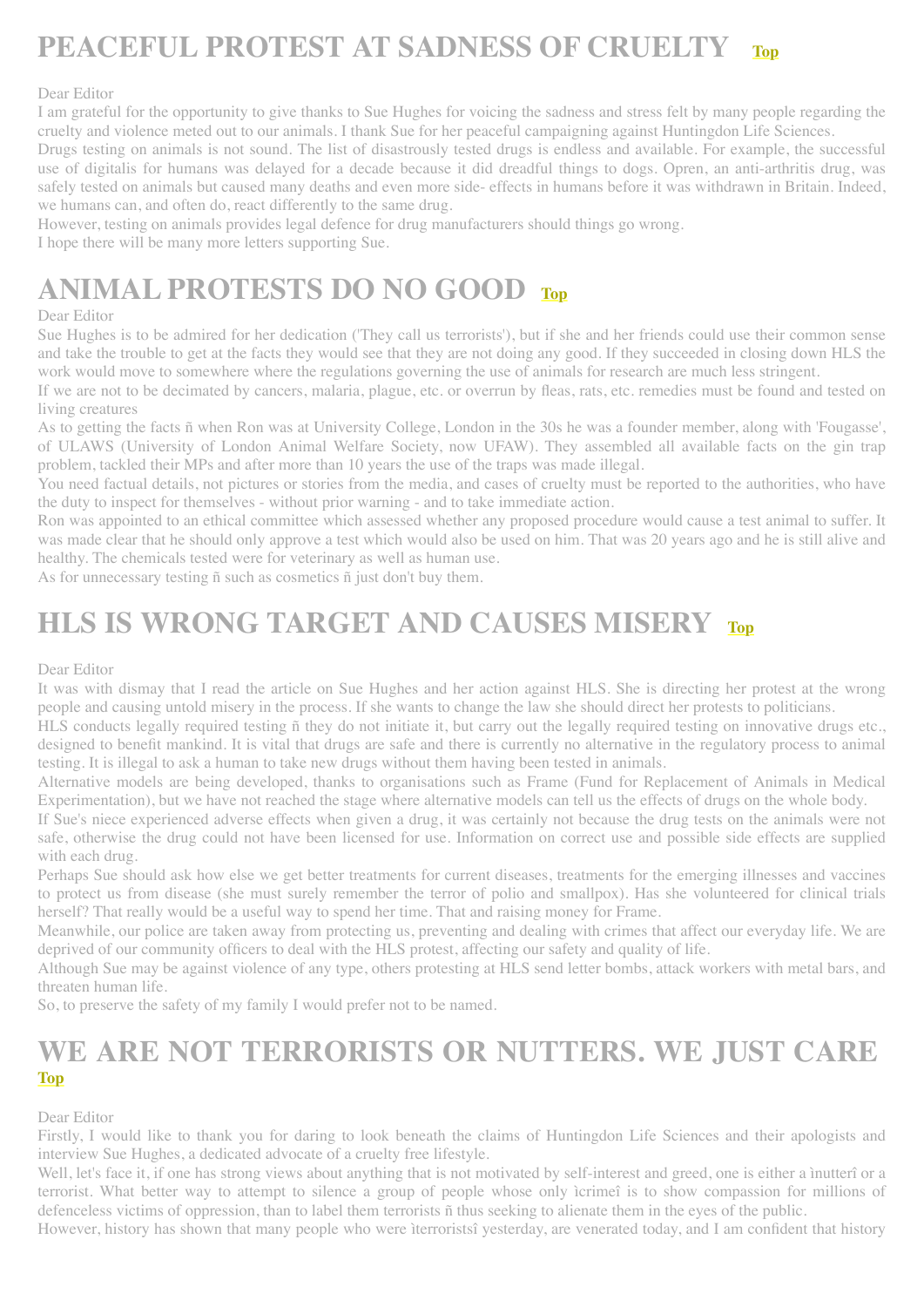will judge us right.

At HLS animals are slowly poisoned to test anything from pesticides and weedkillers to drugs and oven cleaners. Many animals die every day. And we are the terrorists?

But we are not opposed to research. We want it as much as anyone else, but without the shameful exploitation of other living creatures in order to boost the profits of the big pharmaceutical industry.

At Addenbrookes Hospital we have the Cambridge Brain Bank, funded by the Humane Research Trust, which is working on cures relating to Alzheimer's, Parkinson's and motor neurone diseases. The Dr Hadwen Trust and the Lord Dowding Fund are also supporting research into many other diseases including cancer, arthritis and heart disease, without the use of animals.

All that is lacking is more commitment from the scientific community and more financial backing from the government.

We protested outside the gate of Huntingdon Life Sciences (then Huntingdon Research Centre) 20 years ago. We hope we will not be there for another 20 years.

## <span id="page-6-0"></span>**LABOUR OF LOVE HOMES IN ON VILLAGE'S PAST [Top](#page-0-1)**



LINTON resident Iris Jeffery is the author of Housing in Linton, Cambridgeshire, in the 19th and 20th Centuries, just published by Linton and District Historical Society and sponsored by both South Cambridgeshire District Council and Linton Parish Council. Mrs Jeffery has written the book using material researched by her late husband Frank. After his death in 1990, Mrs Jeffery committed herself to completing the work he had started. The result is a fascinating and scholarly book which provides a broad picture of housing over two centuries. It focuses on Local Authority work in sixty years from the formation of Rural District and Parish Councils in 1894. Privately owned sub-standard properties were subject to improvement orders. Some had to be demolished. In the 1930s bye-laws were drawn up to regulate building standards but shortages in the immediate post-1945 period necessitated severe curtailment of size and work generally. Of supreme importance from the early 1900s was the building of council houses and Linton was among the first in a rural area, nationwide, to have such houses. The book gives details of contractors, costs and land purchases, and insights into social conditions. More than 40 photographs, together with street maps, add to the interest. The book, price £5, is available in Linton from the Post Office, Hale and Jacobs Newsagents, Sweet Talk News and Salon One. IJ/LNT

### <span id="page-6-1"></span>**LOCAL DEVELOPERS PROVIDE ENTERTAINMENT [Top](#page-0-1)**

A TEAM of under-11 footballers went as guests to watch a Cambridge United home game last month. Sponsorship was arranged by Hundred Houses Society and Cambridge United FC for a Linton Colts team to be at the game against Oldham.

John Barrett, Director of Hundred Houses Society said: 'It is part of our commitment to be involved with the communities where we develop houses. Hundred Houses Society was able to raise funds to support the cost of a children's play area in Linton when we organised an event earlier in the year and we are pleased to now continue our involvement with the youngsters, and hope they enjoyed their afternoon at the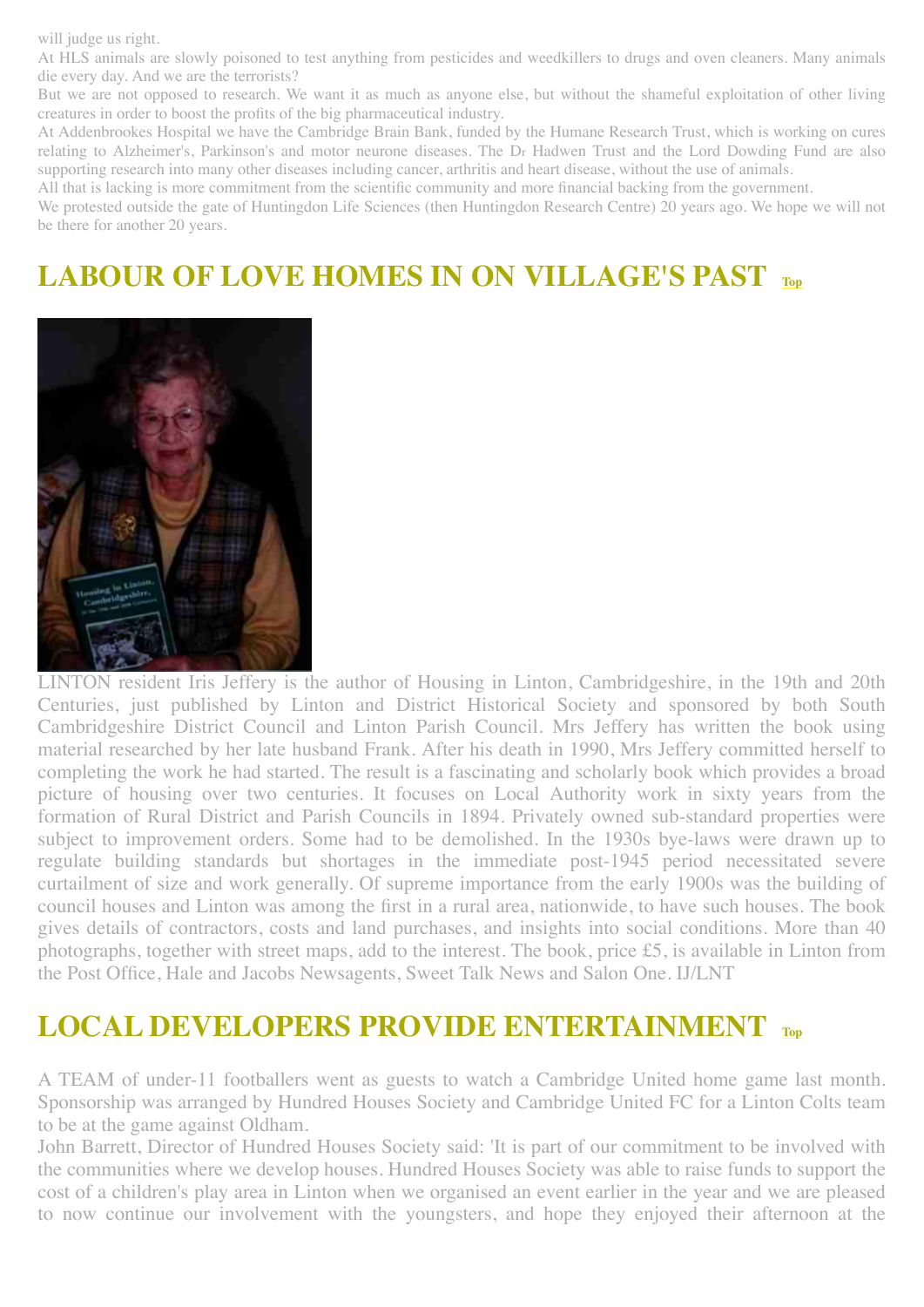Abbey'.

Graham Eales, the Cambridge United PR Manager welcomed the young players and invited them to take part in a target competition on the pitch at half time.

## <span id="page-7-0"></span>**NIPPY WEATHER IN LINTON [Top](#page-0-1)**

NOW that spring is just around the corner, I am looking forward to putting away my hot water bottle and bed socks. But I will never again complain about our cold weather, having read about the snow that descends on Linton, North Dakota, without fail, every year.

Allan Burke, the editor of the Emmons County Record, recently remarked that he would rather be in Linton with its 50° below wind chill factor than in Seattle where his mother-in-law had just experienced an earthquake.

The paper also announced that they held an Enduro Snowmobile race on a farm at the end of February. Over 200 spectators attended the event, which featured 92 snowmobiles racing in 14 different classes, and it was such a success that Roughriders Snowmobile Club of Bismarck, who sponsored the event, have said there is a strong possibility of making it an annual event.

Perhaps we here in Linton ought to invent our own event Enduro Microscooters?

### <span id="page-7-1"></span>**IT PAYS TO ADVERTISE**

LINTON News advertising manager Ron Argent was presented with a cheque for £200 by estate agents Kevin Henry last month when they renewed their regular advertisement in the paper. Keeping to their promise in the small print of the ad, they donated £25 for every property they had sold in Linton over the previous twelve months. The money has been donated to the parochial church council. LNT

## <span id="page-7-2"></span>**MOBILE WARDEN PLAN TO HELP ELDERLY LIVING ALONE [Top](#page-0-1)**

JUST imagine…you are alone at home, hands not quite what they were and the soup you need is in one of those pesky ring pull cans that are so awkward. You need a prescription or your pension, but it is such a long way to go, especially in bad weather. Perhaps you are ill and need someone to make you comfortable and help with medication. Your neighbour is away, the family are all at work, who can help? A mobile warden could, and in so many ways. Mostly, you would just like an occasional friendly visit, to keep you in touch with what is happening in the village and help you join in various events.

Village care schemes offer support to older members of the community. Much support is provided informally by neighbours, friends and family but this help may not be appropriate or always available. A mobile warden scheme provides contact with help that enables older members of the community to live independently in their own home, but with access to the help that would otherwise only come in sheltered accommodation. Visits could be daily or just when you need them, and you could move between levels of help according to what you need at the time.

Similar schemes have worked well in other villages, and a survey by District Councillor Joan Smith has established that about 30 Linton residents would like to join the scheme. Now we are moving forward with the help of the Parish Council.

The scheme would be funded by annual grants from local authorities, organisations such as Age Concern, occasional fund raising events, donations and small charges made to clients. The Parish Council has set aside £2,000 to help fund the initial stages of the scheme. The service would be run by a professional warden. With additional help from volunteers, other back-up and social events could be provided.

Currently we are assessing just what is needed in Linton, so if you are interested in having visits from the warden, we need your ideas and opinions on what you would like. We would also like to establish partnerships with other groups so that we maximise participation in other village activities.

We would like to gather a group of volunteers to help with the extra activities, perhaps informal gatherings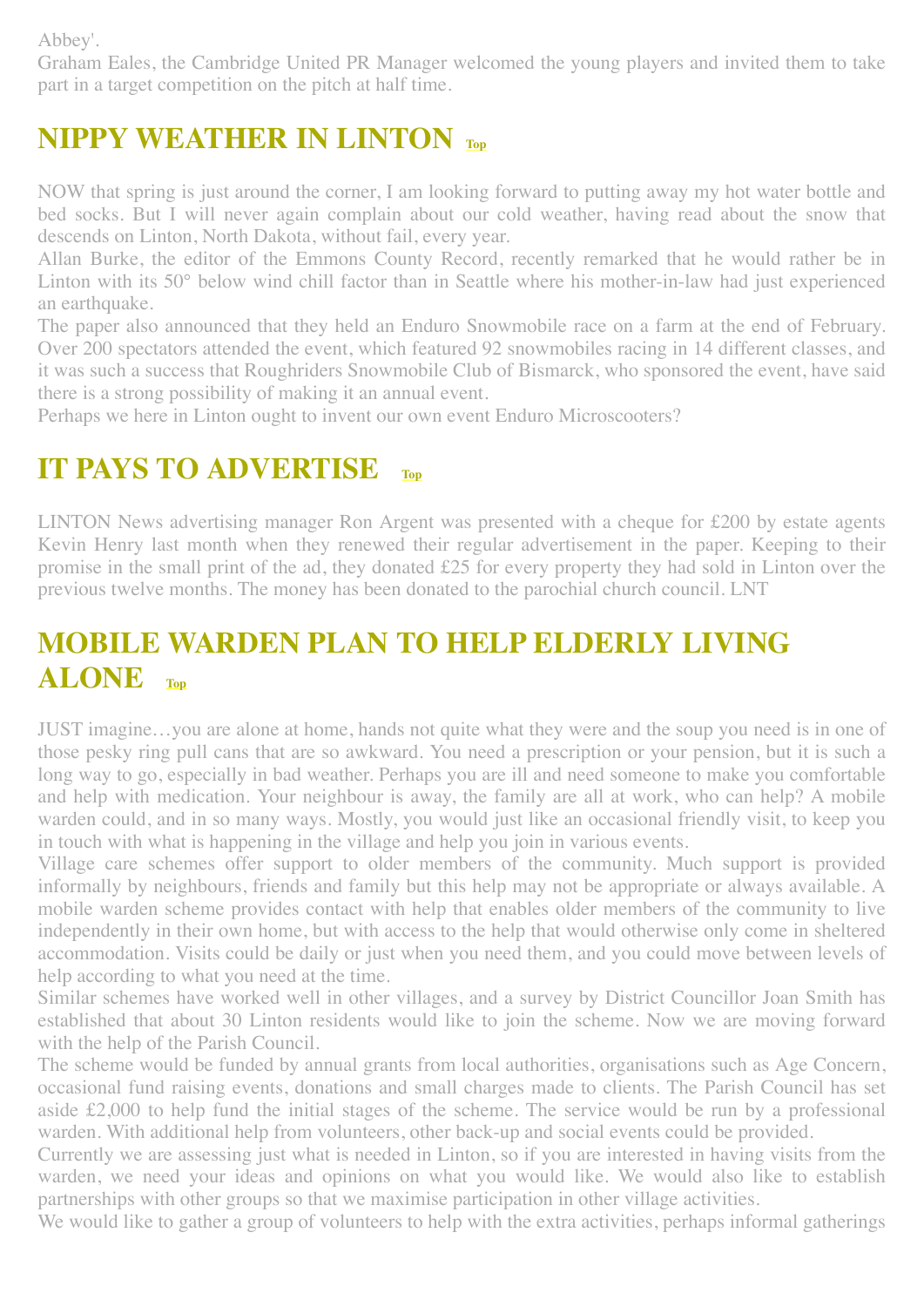for coffee at the Social Centre or to help those with some particular need. If you can help or would like a warden to help you, please contact Clerk on 891001, ... especially if you can think of a name for the scheme!

## <span id="page-8-0"></span>**YOUNG MUSICIANS COME TO BLOWS [Top](#page-0-1)**



ON Saturday 10th March Linton Music Society played host to Nicki and Justin Woodward, a brother and sister duo who play flutes and marimba respectively.

During the afternoon , Nicki and Justin ran a workshop for fourteen children aged 7 ñ 11. An extremely action-packed two hours was enjoyed by all, as the children learnt to count in time, listen to each other, and to prepare a piece which was later performed in the concert. Some of the children had brought along wind instruments of their own, but the others were able to join in on various percussion instruments from around the world including goat-skin drums, South American maracas and an intriguing instrument made of goats' trotters!

In case you were wondering, a marimba looks like a large xylophone and everyone was encouraged to have a play ñ truly a hands-on experience for all! Margaret Hearn

### <span id="page-8-1"></span>**ALLEZ, GEOFF! [Top](#page-0-1)**



LINTON resident Geoffrey Harrison is to run in the Paris Marathon for the charity "Get Kids Going" on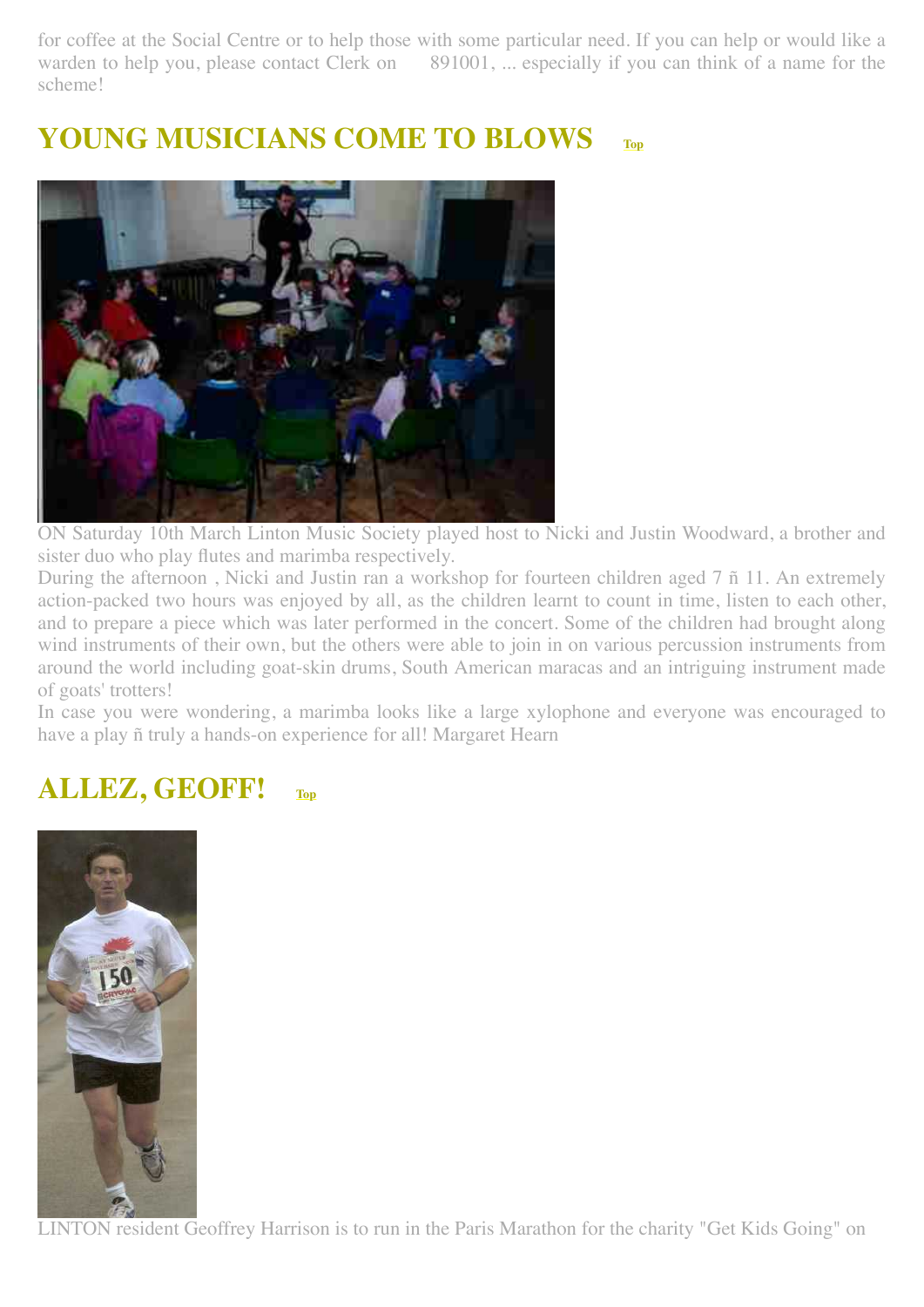Sunday 8th April. The charity, whose president is Sebastian Coe, gives physically handicapped children and young people up to the age of 26 the wonderful opportunity to participate in sport. Geoffrey Harrison is a member of Haverhill Runners, and has been training for four months. If anyone would like to sponsor him, he can be contacted by email geofh@ribotargets.com. LNT

## <span id="page-9-0"></span>**POETRY AND POSIES FOR THE WI**

FIVE visitors were welcomed to the March meeting of the WI. Posies were made and presented to the visitors and those with birthdays in March by Miriam Rixon. Members were reminded of the Spring Council meeting on 30th April. The piano in the Social Centre is to be tuned and will be used at the Christmas party.

Members reported on visits and courses they have attended recently, including a course on Dutch painting and symbolism held at the Womenís Institute College of Adult Education - Denman College. Details of future events organised by the Cambridge Federation of Womenís Institutes were given, including visits to Eltham Palace and to Oxford and an Open Day at Denman College.

The eveningís speaker, Janet Whiteside, spoke of her interest in the history of flower arranging and after reciting Wordsworthís poem ìDaffodilsî, she demonstrated her skills by creating several contrasting arrangements. Some of these used spring flowers and others were decorated with candles. One even incorporated an Easter egg. Janet told members about the shrubs that are indispensable in flower arranging and the importance of choosing a container for the arrangements. While she was demonstrating, Janet gave tips on achieving the best results.

The next meeting is the AGM at 7.30 pm on Tuesday, 3rd April at the Social Centre. This meeting will include a fish and chip supper. All are welcome. Anne Parry-Smith

### <span id="page-9-1"></span>**MEMBERSHIP DOWN BUT BOWLERS BUOYANT [Top](#page-0-1)**

THE AGM of the Bowls Club was held on 19th March. The President, Derek Dimmock, complimented the club on maintaining its viability in spite of the problem of falling membership. Free trials will be offered to anyone interested from 6-9pm on Thursday evenings, for five weeks from 7th June. The treasurer, John Norris, reported a satisfactory state in spite of diminished resources. In his capacity as Club Captain, Derek reported a satisfactory season in 2000. Derek is stepping down after having been captain for six years. Bryan Beavis was nominated to succeed him and elected nem con.

Frank Bunn, green keeper, reported in writing that maintenance of the carpet has had to be deferred because of the abnormally wet weather. Albert Morley, who has been assistant green keeper since the clubís inception, has resigned and Brian Winfield was elected in his place.

The match secretary and Friendlies captain, Colin Robson, reported that out of 20 matches arranged in 2000, we won 10, lost 7 and 3 were cancelled (inability of visiting clubs to raise a team). Eighteen matches have been arranged for 2001, two of them in April.

The President thanked the ladies (headed by June Bunn) for their efforts in the catering field. We are renowned for having the best refreshments in the league. June is taking a year out and is replaced by Betty **Meeks** 

Other officers remain as before.

## <span id="page-9-2"></span>**THE K-CLUB: IT COULD BE YOU [Top](#page-0-1)**

AS we are now at the halfway stage of the K-Club's third year I thought all you K-Club members may be interested to learn which have been the most frequently drawn numbers over the last two and a half years. First of all, though, some explanation as to how the draw is made might be helpful.

Each of the current 367 members for the current K-Club year (October 2000 to September 2001) has a three digit number. These run from 000 to 422 with a few gaps in between representing unallocated numbers - mostly lapsed memberships from previous years. Rather than have a drum of 367 individual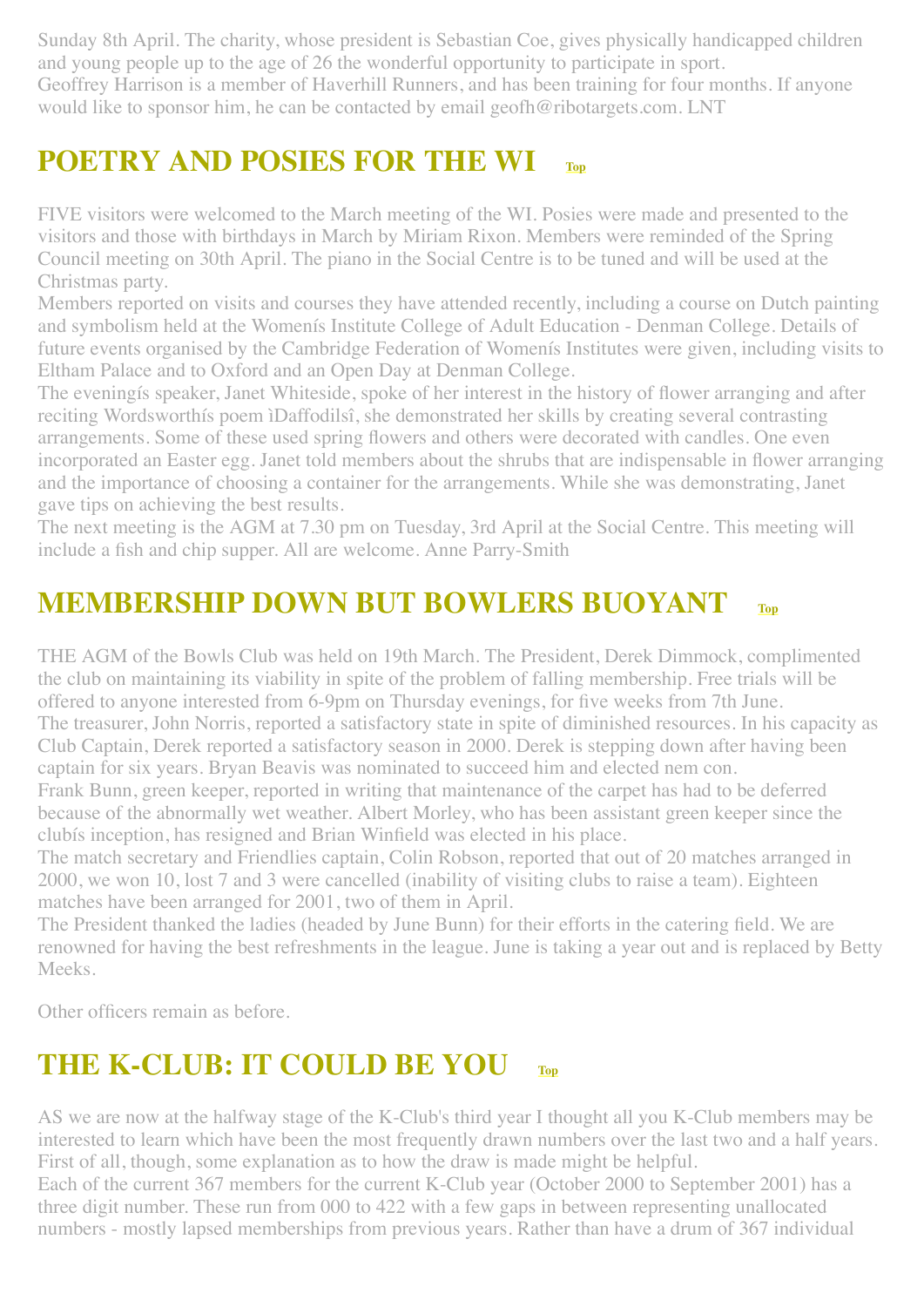members' numbers from which to draw prize winners, ten numbered balls are used numbered from 0 to 9. The prize winners are drawn in reverse order. For each draw the units are drawn first, then the tens and last of all the hundreds. Needless to say as each number is drawn it is replaced for the next number to be drawn, and so on.

As currently the highest membership number is only 422, if the first digit drawn (the hundreds) exceeds 4 another number is drawn until the resultant number falls within the range 000 to 422. Similarly, if the resultant number is not a current valid number, it is drawn again until a valid number is drawn.

In this way every individual member has an equal chance of winning in a totally random draw. Each September an annual prize draw is made in addition to the monthly draw - this year the total to be given away will be £1,400 with a first prize of no less than £800!

So far we have had 88 different prize winners from 96 draws. One lucky member has won no less than three times with no. 099, and six others have won twice. The most frequently drawn number in the units' has been 8, with 4 and 5 coming up least. In the tens' 9 has been drawn most frequently -7 least so. In the hundreds, limited as it is to the 0-4 range, number 1 has been the star performer.

In money terms we have given away £5,000 in prizes since the K-Club started in 1998, and £5,500 has been donated to Linton Action for Youth over the same period. On behalf of LA4Y I would like to thank all our K-Clubbers, past and present, for their generosity in keeping the draw going. And if you are a current member, good luck in all the prize draws to come!

### <span id="page-10-0"></span>**K-CLUB WINNERS [Top](#page-0-1)**

THE result of the March K-Club monthly draw: 1st  $(f50)$  (No. 040); 2nd  $(f25)$  J (No. 198); 3rd  $(f10)$ (No. 346).

## <span id="page-10-1"></span>**ONCE MORE, UNTO THE BREACH... MR COLLARD [Top](#page-0-1)**

AT the March meeting of the Linton Historical Society the scheduled speaker was, at the very last moment, unable to attend so Mr Garth Collard, Chairman of the Society, stepped into the breach and gave us a guided tour of old Linton accompanied by many slides depicting old buildings and areas. He gave a comprehensive history of each slide but pointed out that some of the very old buildings had long disappeared due to delapidation and demolition.

He read an account from a newspaper of 1914 which gave concerns about the ëdangers of traffic moving at high speeds (20 miles per hour) through the villageí. It appears nothing changes!

Mr Collard told us about a new book just published, written by Mrs Iris Jeffery from her husbandís notes and research into housing in Linton in the 19th and 20th centuries. Copies were available for members to purchase, which Mrs Jeffery signed for them.

Mr Collard was warmly thanked for coming to the rescue at such short notice.

The next meeting will be on Tuesday 17th April, when Mr Mike Petty will tell us of Mr Pickwickís travels through Cambridge. Joan Pearman

## <span id="page-10-2"></span>**SAVE THE CHILDREN FUND EVENTS** [Top](#page-0-1)

THANK you to everyone who supported the Quiz Night in aid of Save the Children on 2nd March. The victorious team was The Anons and £195 was raised.

There will be a house to house collection for Save the Children from April 29th to May 5th in order to raise money for the one in four children around the world who live in absolute poverty. That means millions of children going without food, living in fear of violence and conflict and failing to receive a basic education. The odds are heavily stacked against them. Please give what you can to change these odds. £1 could buy a spade to help a child grow food in a school vegetable garden. £5 could provide shelter and security for a street child for one week. Judith White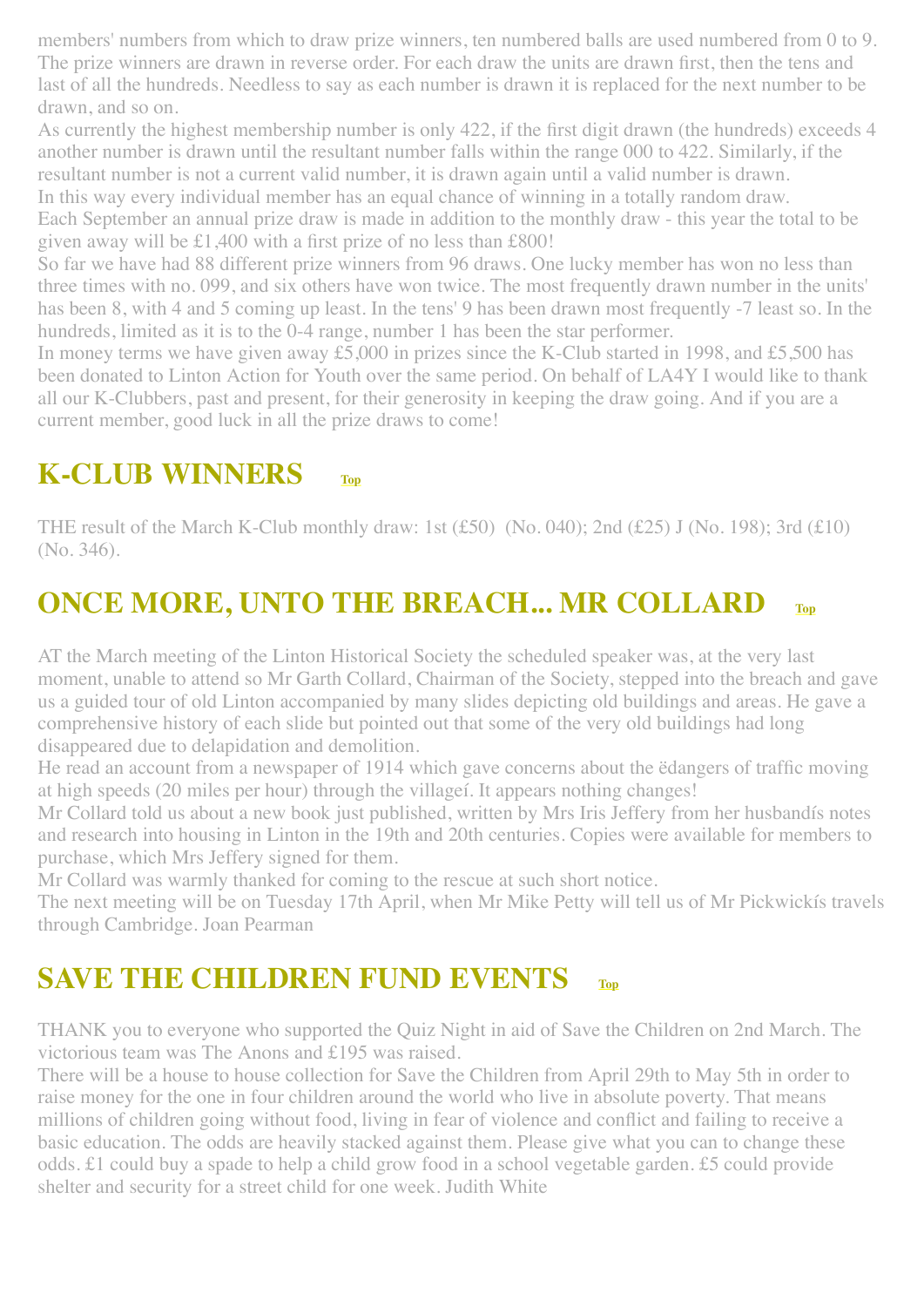## <span id="page-11-0"></span>**THE BUSH TELEGRAPH [Top](#page-0-1)**

THERE is a quarterly newspaper called Positive News which is kindly sent to the college by a Linton resident. International stories about good things are given coverage in depth and the result is a little disarming at first. We are just not used to being up-beat and positive about our world and our country understandable perhaps in the midst of the foot and mouth crisis. Our daily and Sunday newspapers feed us a diet of 'exposés', errors, failures and individual ruination and most of the time we lap it up because that is what we have come to expect. The fact that Positive News only comes out four times a year and therefore can scarcely maintain news currency is a reflection of this because not enough people want to hear about the positive aspects of life. This obsession with the negative can colour other aspects of our lives too and feed our prejudices. If we are not careful we can find ourselves believing, for example, that all schools are struggling and that young people are always 'difficult' if not downright anti-social. It is good to dispel these negative views of the world and I feel at LVC we have done so in a pretty spectacular manner recently. Our fundraising for our South African partner school has meant they have now made a start on their technology room. We have also had a great response to the appeal for the scholarships we have set up for four students from Boepathutse to spend next term attending the college and staying with local families. The air fares are paid for and the accommodation arranged. A momentous link between north and south, third and first world is about to happen. Beneath this achievement though, is a a set of deeper qualities which have shown themselves in countless other ways. The production of Carousel at the college had some amazing moments and it was the most pupil dependant production we have ever done. They really did have to work together in a committed and focused way drawing on their own reserves of motivation. The same creative energy has been there in the music concerts which have been of a remarkably high standard. Recently we have seen a community-wide flowering of talent in the music of Linton Jazz which performed to a packed house at the college in the middle of last month; children, young people, their parents and even the odd grandparent making music together of a very high standard indeed. And on Red Nose Day we also did our bit raising over £1000 for comic relief in the course of a school day where lessons continued as normal even if the uniform (for some at least) went by the board. Someone said to me during the course of the day, 'LVC is so good at so many things, now it's become good at raising money for good causes - it's just another thing we do really well' It's enough to make you feel positive about the world! Principal

# <span id="page-11-1"></span>**PLANT DONATIONS WELCOME [Top](#page-0-1)**

THE March meeting of the Garden Club featured Sam Agnew, head gardener at Homerton College, showing how he constructed new garden areas against old college buildings. His varied career had taken him to Japan which awakened his interest in dry gardens. This influenced his design at Homerton of a large paved and gravel area with contrasting foliage plants which was not only student-proof but provided a beautiful area for them to relax. Unfortunately the garden had to be dug up when a drainage system was laid across it. Undaunted, he recreated a similar area which manages to look better than the original. Lucky Garden Club members can see this, and the rest of the grounds, when we make a visit there in the summer.

If our Plant Sale on 12th May is to be a success as usual, we really are in need of additional donations. Sadly, several of our major contributors are unable to produce plants this year so we would be grateful for any 'spares' which can be offered.

This month the talk will be Garden Ponds for Wildlife by Geoff Peck. We were pleased to have several visitors last month and hope that they will come again.

## <span id="page-11-2"></span>**ART GALLERY TO OPEN IN VILLAGE [Top](#page-0-1)**

LOCAL artist Darryl Nantais, who was featured in the July 2000 edition of the Linton News, is planning to open a gallery in Linton High Street this spring.

The Darryl Nantais Gallery will show his own work and the work of other artists. It will also feature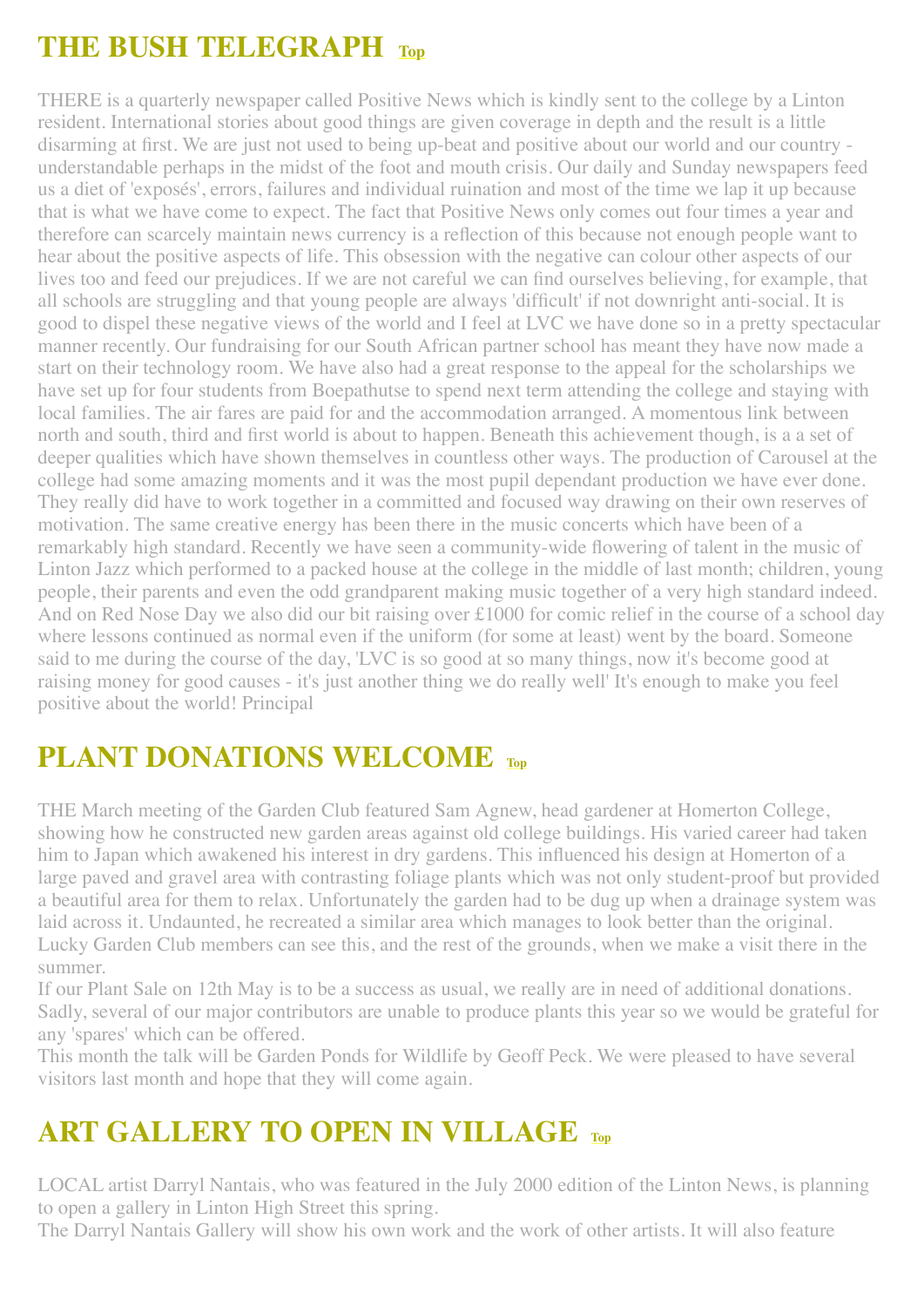picture restoration and framing. Darryl was the founder of the Whittlesford Gallery and ran it for many years.

'I hope the residents of Linton will consider the gallery an asset,' said Darryl. 'It's all very exciting and as things stand we should be open some time in May , starting with a new exhibition of my own work.'

## <span id="page-12-0"></span>**LINTON COUNTRY DIARY by Olwen Williams [Top](#page-0-1)**

Sunday, 18th March 2001 Illustrated by Maureen Williams



SPRING is slow in coming, as the last month has been cold and everlastingly wet. Country walks are curtailed by the foot and mouth epidemic, to which there seems no end. The spring chorus is in full fig, blackbirds and song thrushes competing for both volume and complexity, while wren and dunnock make more noise that seems possible for such small birds. An early bumble bee and a queen wasp have visited my garden and frogs and toads are active.

As the hedges wear the first green of hawthorn leaves and the white of the blackthorn blossom, many farmers' livelihoods are being destroyed by foot and mouth disease. As with BSE, it seems that intensive factory farming is a contributory cause. On all sides, our attitudes to the countryside and to farming are being challenged. Do we want cheap food above all else? How much do we care about the welfare of farm animals? After all, in the end, they are bred to be killed for our benefit. Do we mind how they are fed, provided they put on weight quickly and are wholesome when they reach our table? How much more would we be prepared to pay for food reared with maximum animal welfare and similarly, for food free of pesticide residues, unnatural hormones and antibiotics? Should beleaguered farmers be responsible for maintaining the countryside, for preserving and enhancing natural habitat and improving biodiversity? If so, are we prepared to pay for it, either directly through taxation or again through higher food prices? Do we care if wild animals are hunted to death for sport, or shot to reduce their nuisance to farmers or gamekeepers? A reader's letter draws attention to a trio of dead crows, strung on a fence near the bypass. I would suggest that this is more probably an old game-keeping tradition, rather than to deter other birds: I have seen moles displayed in this way in the Scottish highlands. We have a huge range of attitudes to this practice, from the gamekeeper's belief that all wild animals and birds are 'vermin' to be killed whenever possible, through indifference, perhaps curiosity, to the vehement disgust expressed in the letter. Where do we stand on this one? Are our attitudes changing; indeed, are society's fundamental values changing, so that we now question things we would once have accepted?

## <span id="page-12-1"></span>**MOTHER'S UNION NEARLY NEW SUMMER CLOTHES SALE [Top](#page-0-1)**

THE Mother's Union is a world-wide Christian organisation with its headquarters in London. Specific projects are undertaken in this country and abroad focusing on women and families. For some time the Linton branch has contributed to the work of the MU by sending the proceeds from the three successful nearly new sales each year.

The next nearly new children's clothes and baby equipment sale will be held in the Social Centre on Saturday 28th April. Please note the earlier starting time of 11.30 for the sale. Clothes tend to be mostly